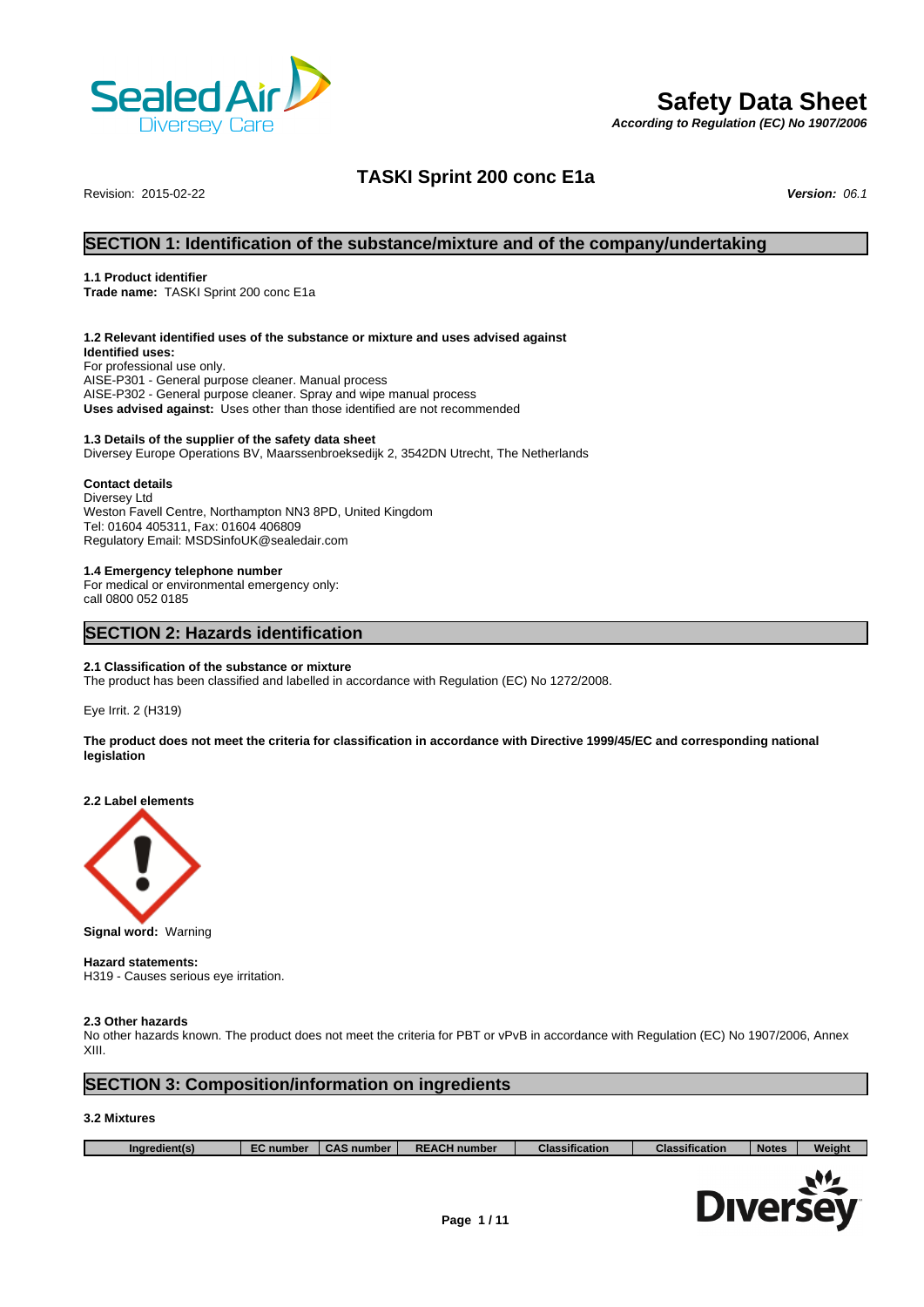### SAFETY DATA SHEET

### **TASKI Sprint 200 conc E1a**

|                                                        |           |             |                   |                                                                                                 | (1999/45/EC)        | percent   |
|--------------------------------------------------------|-----------|-------------|-------------------|-------------------------------------------------------------------------------------------------|---------------------|-----------|
| ethanol                                                | 200-578-6 | 64-17-5     | No data available | Flam. Lig. 2 (H225)                                                                             | F:R11               | $10 - 20$ |
| sulphonic acids,<br>C14-17-sec-alkane, sodium<br>salts | 307-055-2 | 97489-15-1  | 01-2119489924-20  | Acute Tox. 4 (H302)<br>Skin Irrit. 2 (H315)<br>Eye Dam. 1 (H318)<br>Aquatic Chronic 3<br>(H412) | Xn:R22<br>Xi:R38-41 | $3 - 10$  |
| alkyl alcohol alkoxylate                               | Polymer*  | 196823-11-7 | $[4]$             | Eye Irrit. 2 (H319)                                                                             | Xi:R36/38           | $3 - 10$  |

\* Polymer.

For the full text of the R, H and EUH phrases mentioned in this Section, see Section 16.

Workplace exposure limit(s), if available, are listed in subsection 8.1.

[1] Exempted: ionic mixture. See Regulation (EC) No 1907/2006, Annex V, paragraph 3 and 4. This salt is potentially present, based on calculation, and included for classification and labelling purposes only. Each starting material of the ionic mixture is registered, as required.

[2] Exempted: included in Annex IV of Regulation (EC) No 1907/2006.

[3] Exempted: Annex V of Regulation (EC) No 1907/2006.

[4] Exempted: polymer. See Article 2(9) of Regulation (EC) No 1907/2006.

## **SECTION 4: First aid measures**

### **4.1 Description of first aid measures**

| <b>Inhalation</b>               | Get medical attention or advice if you feel unwell.                                                    |
|---------------------------------|--------------------------------------------------------------------------------------------------------|
| Skin contact:                   | Wash skin with plenty of lukewarm, gently flowing water. If skin irritation occurs: Get medical advice |
|                                 | or attention.                                                                                          |
| Eye contact:                    | Immediately rinse eyes cautiously with lukewarm water for several minutes. Remove contact lenses,      |
|                                 | if present and easy to do. Continue rinsing. If irritation occurs and persists, get medical attention. |
| Ingestion:                      | Immediately drink 1 glass of water. Get medical attention or advice if you feel unwell.                |
| Self-protection of first aider: | Consider personal protective equipment as indicated in subsection 8.2.                                 |
|                                 |                                                                                                        |
|                                 |                                                                                                        |

### **4.2 Most important symptoms and effects, both acute and delayed** No known effects or symptoms in normal use. **Skin contact:** No known effects or symptoms in normal use. **Eye contact:** Causes severe irritation. **Ingestion:** No known effects or symptoms in normal use.

**4.3 Indication of any immediate medical attention and special treatment needed**

No information available on clinical testing and medical monitoring. Specific toxicological information on substances, if available, can be found in section 11.

### **SECTION 5: Firefighting measures**

### **5.1 Extinguishing media**

Carbon dioxide. Dry powder. Water spray jet. Fight larger fires with water spray jet or alcohol-resistant foam.

#### **5.2 Special hazards arising from the substance or mixture**

No special hazards known.

### **5.3 Advice for firefighters**

As in any fire, wear self contained breathing apparatus and suitable protective clothing including gloves and eye/face protection.

### **SECTION 6: Accidental release measures**

### **6.1 Personal precautions, protective equipment and emergency procedures**

No special measures required.

#### **6.2 Environmental precautions**

Do not allow to enter drainage system, surface or ground water. Dilute with plenty of water.

### **6.3 Methods and material for containment and cleaning up**

Absorb with liquid-binding material (sand, diatomite, universal binders, sawdust).

#### **6.4 Reference to other sections**

For personal protective equipment see subsection 8.2. For disposal considerations see section 13.

## **SECTION 7: Handling and storage**

### **7.1 Precautions for safe handling**

**Measures to prevent fire and explosions:** No special precautions required.

### **Measures required to protect the environment:**

For environmental exposure controls see subsection 8.2.

### **Advices on general occupational hygiene:**

Handle in accordance with good industrial hygiene and safety practice. Keep away from food, drink and animal feeding stuffs. Do not mix with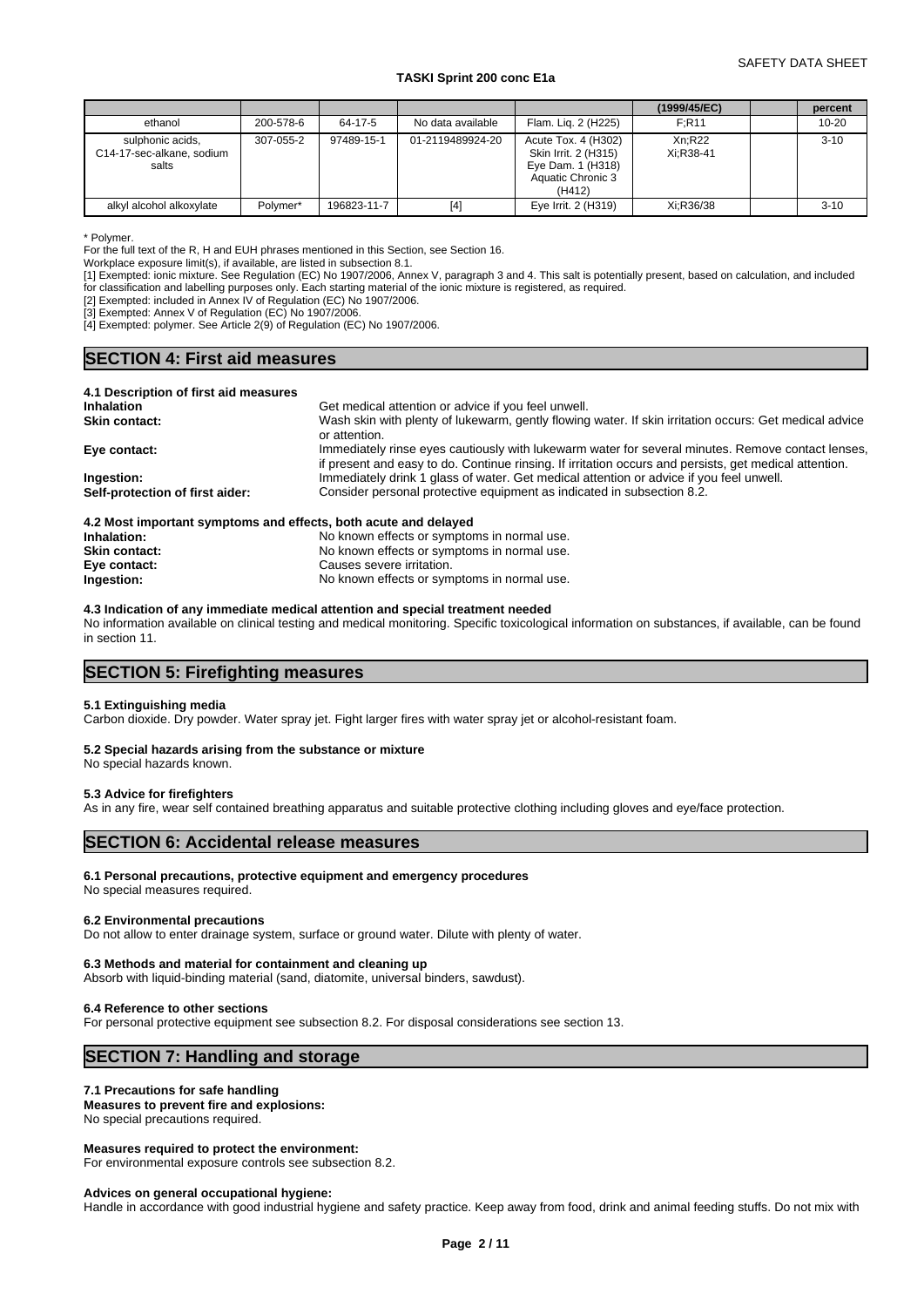other products unless adviced by Sealed Air. Wash hands before breaks and at the end of workday. Wash face, hands and any exposed skin thoroughly after handling. Take off immediately all contaminated clothing. Use personal protective equipment as required. Use only with adequate ventilation.

### **7.2 Conditions for safe storage, including any incompatibilities**

Store in accordance with local and national regulations. Keep only in original container. Store in a closed container. For conditions to avoid see subsection 10.4. For incompatible materials see subsection 10.5.

### **7.3 Specific end use(s)**

No specific advice for end use available.

### **SECTION 8: Exposure controls/personal protection**

### **8.1 Control parameters**

**Workplace exposure limits**

Air limit values, if available:

| Ingredient(s) | <b>UK</b><br>Long term<br>value(s) | <b>UK</b><br>- Short term<br>value(s) |
|---------------|------------------------------------|---------------------------------------|
| ethanol       | 1000 ppm<br>1920 mg/m <sup>3</sup> | 3000 ppm<br>5760 mg/m <sup>3</sup>    |

Biological limit values, if available:

Recommended monitoring procedures, if available:

Additional exposure limits under the conditions of use, if available:

#### **DNEL/DMEL and PNEC values Human exposure**

DNEL oral exposure - Consumer (mg/kg bw)

| Ingredient(s)                                    | <b>Short term - Local</b><br>effects | Short term - Systemic<br>effects | Long term - Local<br>effects | Long term - Systemic  <br>effects |
|--------------------------------------------------|--------------------------------------|----------------------------------|------------------------------|-----------------------------------|
| ethanol                                          | No data available                    | No data available                | No data available            | No data available                 |
| sulphonic acids, C14-17-sec-alkane, sodium salts |                                      |                                  |                              |                                   |
| alkyl alcohol alkoxylate                         | No data available                    | No data available                | No data available            | No data available                 |

DNEL dermal exposure - Worker

| Ingredient(s)                                    | Short term - Local<br>effects | <b>Short term - Systemic</b><br>effects (mg/kg bw) | Long term - Local<br>effects  | Long term - Systemic  <br>effects (mg/kg bw) |
|--------------------------------------------------|-------------------------------|----------------------------------------------------|-------------------------------|----------------------------------------------|
| ethanol                                          | No data available             | No data available                                  | No data available             | No data available                            |
| sulphonic acids, C14-17-sec-alkane, sodium salts | 2.8 mg/cm <sup>2</sup> skin   |                                                    | $2.8$ mg/cm <sup>2</sup> skin |                                              |
| alkyl alcohol alkoxylate                         | No data available             | No data available                                  | No data available             | No data available                            |

#### DNEL dermal exposure - Consumer

| Ingredient(s)                                    | <b>Short term - Local</b><br>effects | <b>Short term - Systemic</b><br>effects (mg/kg bw) | Long term - Local<br>effects  | Long term - Systemic<br>effects (mg/kg bw) |
|--------------------------------------------------|--------------------------------------|----------------------------------------------------|-------------------------------|--------------------------------------------|
| ethanol                                          | No data available                    | No data available                                  | No data available             | No data available                          |
| sulphonic acids, C14-17-sec-alkane, sodium salts | $2.8 \text{ ma/cm}^2$ skin           |                                                    | $2.8$ mg/cm <sup>2</sup> skin | 3.57                                       |
| alkvl alcohol alkoxvlate                         | No data available                    | No data available                                  | No data available             | No data available                          |

DNEL inhalatory exposure - Worker (mg/m<sup>3</sup> ) and  $\overline{\phantom{a}}$ 

| Ingredient(s)                                    | <b>Short term - Local</b> | Short term - Systemic | Long term - Local | Long term - Systemic |
|--------------------------------------------------|---------------------------|-----------------------|-------------------|----------------------|
|                                                  | effects                   | effects               | effects           | effects              |
| ethanol                                          | No data available         | No data available     | No data available | No data available    |
| sulphonic acids, C14-17-sec-alkane, sodium salts |                           |                       |                   | 35                   |
| alkyl alcohol alkoxylate                         | No data available         | No data available     | No data available | No data available    |

DNEL inhalatory exposure - Consumer (mg/m<sup>3</sup>)

| Ingredient(s)                                    | <b>Short term - Local</b> | Short term - Systemic | Long term - Local | Long term - Systemic |
|--------------------------------------------------|---------------------------|-----------------------|-------------------|----------------------|
|                                                  | effects                   | effects               | effects           | effects              |
| ethanol                                          | No data available         | No data available     | No data available | No data available    |
| sulphonic acids, C14-17-sec-alkane, sodium salts |                           |                       |                   | 12.4                 |
| alkyl alcohol alkoxylate                         | No data available         | No data available     | No data available | No data available    |

 $)$ 

### **Environmental exposure**

Environmental exposure - PNEC

| Ingredient(s)                                    |                   | Surface water, fresh Surface water, marine | Intermittent (mg/l) | Sewage treatment  |
|--------------------------------------------------|-------------------|--------------------------------------------|---------------------|-------------------|
|                                                  | (mg/l)            | (mg/l)                                     |                     | plant (mg/l)      |
| ethanol                                          | No data available | No data available                          | No data available   | No data available |
| sulphonic acids, C14-17-sec-alkane, sodium salts | 0.04              | 0.004                                      | 0.06                | 600               |
| alkyl alcohol alkoxylate                         | No data available | No data available                          | No data available   | No data available |

| Environmental exposure - PNEC, continued |                          |                  |              |                         |
|------------------------------------------|--------------------------|------------------|--------------|-------------------------|
| Ingredient(s)                            | l Sediment. freshwater l | Sediment, marine | Soil (mg/kg) | Air (mg/m <sup>3)</sup> |
|                                          | (mg/kg)                  | (mg/kg)          |              |                         |
|                                          |                          |                  |              |                         |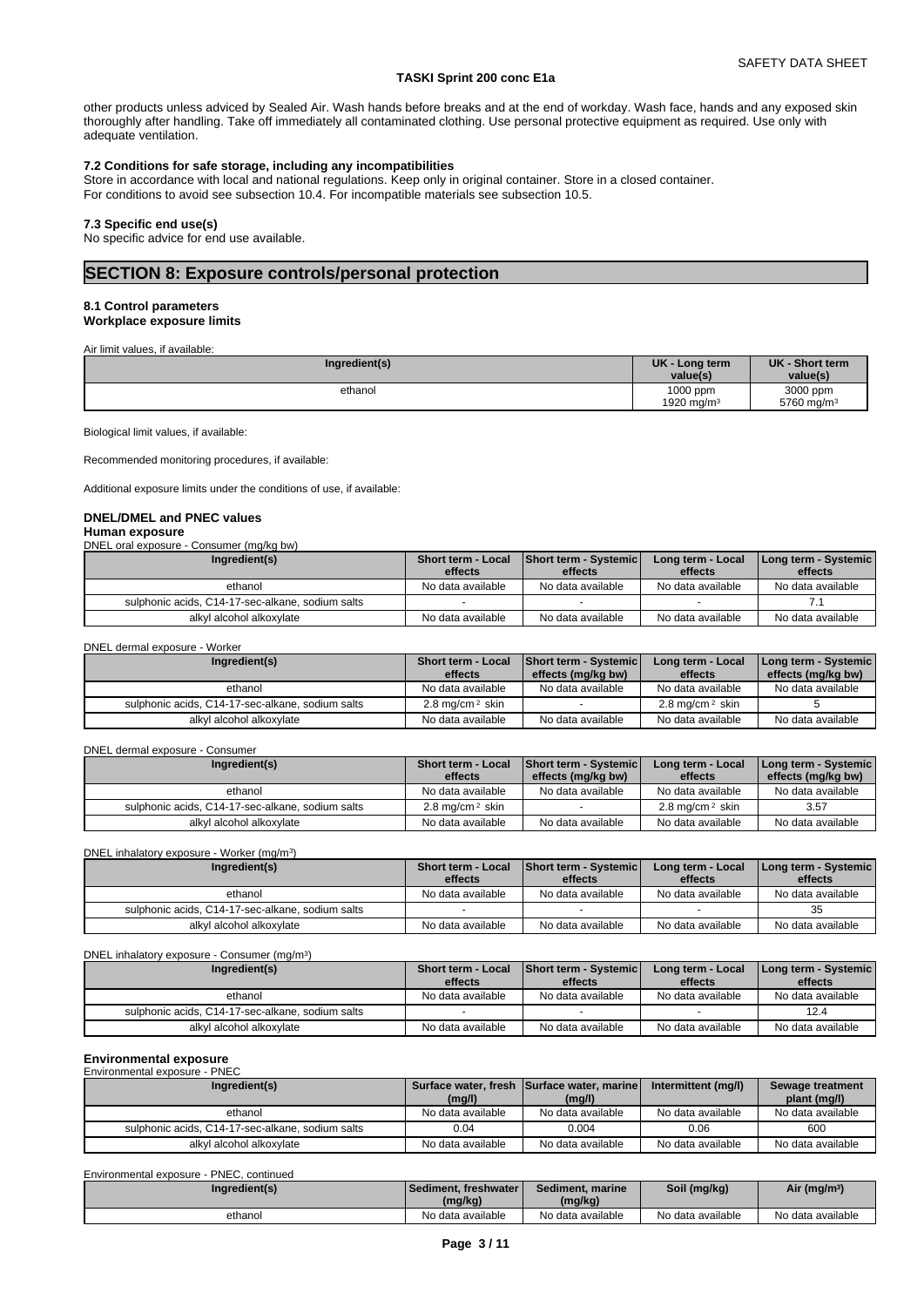| sodium salts<br>Nkane≀<br>sulpho<br>$\sim$<br>auus | . .                    | $\Omega$<br>v.v         | $\mathbf{u}$<br>.             | $\sim$<br>v.vo             |
|----------------------------------------------------|------------------------|-------------------------|-------------------------------|----------------------------|
| l alkoxvlate<br>alkv<br>alcohol                    | N٥<br>) data available | No data available<br>N∩ | $\cdots$<br>No data available | data available<br>N۱<br>שו |

#### **8.2 Exposure controls**

*The following information applies for the uses indicated in subsection 1.2. If available, please refer to the product information sheet for application and handling instructions. Normal use conditions are assumed for this section.*

*Recommended safety measures for handling the undiluted product: Covering activities such as filling and transfer of product to application equipment, flasks or buckets*

| Appropriate engineering controls:<br>Appropriate organisational controls: | No special requirements under normal use conditions.<br>Avoid direct contact and/or splashes where possible. Train personnel.                     |
|---------------------------------------------------------------------------|---------------------------------------------------------------------------------------------------------------------------------------------------|
| Personal protective equipment                                             |                                                                                                                                                   |
| Eye / face protection:                                                    | Safety glasses are not normally required. However, their use is recommended in those cases<br>where splashes may occur when handling the product. |
| Hand protection:                                                          | Rinse and dry hands after use. For prolonged contact protection for the skin may be necessary.                                                    |
| <b>Body protection:</b>                                                   | No special requirements under normal use conditions.                                                                                              |
| <b>Respiratory protection:</b>                                            | No special requirements under normal use conditions.                                                                                              |
| <b>Environmental exposure controls:</b>                                   | No special requirements under normal use conditions.                                                                                              |
| Recommended safety measures for handling the diluted product:             |                                                                                                                                                   |
| Recommended maximum concentration (%): 2                                  |                                                                                                                                                   |
| Appropriate engineering controls:                                         | Use only in well ventilated areas.                                                                                                                |

| No special requirements under normal use conditions.                                                                                              |  |  |  |  |
|---------------------------------------------------------------------------------------------------------------------------------------------------|--|--|--|--|
|                                                                                                                                                   |  |  |  |  |
| Safety glasses are not normally required. However, their use is recommended in those cases<br>where splashes may occur when handling the product. |  |  |  |  |
| Rinse and dry hands after use. For prolonged contact protection for the skin may be necessary.                                                    |  |  |  |  |
| No special requirements under normal use conditions.                                                                                              |  |  |  |  |
| No special requirements under normal use conditions.                                                                                              |  |  |  |  |
|                                                                                                                                                   |  |  |  |  |

**Environmental exposure controls:** No special requirements under normal use conditions.

### **SECTION 9: Physical and chemical properties**

#### **9.1 Information on basic physical and chemical properties**

*Information in this section refers to the product, unless it is specifically stated that substance data is listed*

**Method / remark**

**Physical State:** Liquid **Colour:** Clear, Blue **Odour:** Slightly perfumed **Odour threshold:** Not applicable  $pH: \approx 6$  (neat) **Melting point/freezing point (°C):** Not determined **Initial boiling point and boiling range (°C):** Not determined

Substance data, boiling point

| Ingredient(s)                                    | Value<br>(°C)     | <b>Method</b>    | Atmospheric pressure<br>(hPa) |  |
|--------------------------------------------------|-------------------|------------------|-------------------------------|--|
| ethanol                                          | 78.4              | Method not given |                               |  |
| sulphonic acids, C14-17-sec-alkane, sodium salts | > 100             | Method not given |                               |  |
| alkyl alcohol alkoxylate                         | No data available |                  |                               |  |

### **Method / remark**

Weight of evidence

**Flash point (°C):** ≈ 37 closed cup **Sustained combustion:** This product with a flashpoint between 21 °C and 60 °C does not support combustion **Evaporation rate:** Not determined **Flammability (solid, gas):** Not determined **Upper/lower flammability limit (%):** Not determined

Substance data, flammability or explosive limits, if available:

**Vapour pressure:** Not determined

**Method / remark**

Substance data, vapour pressure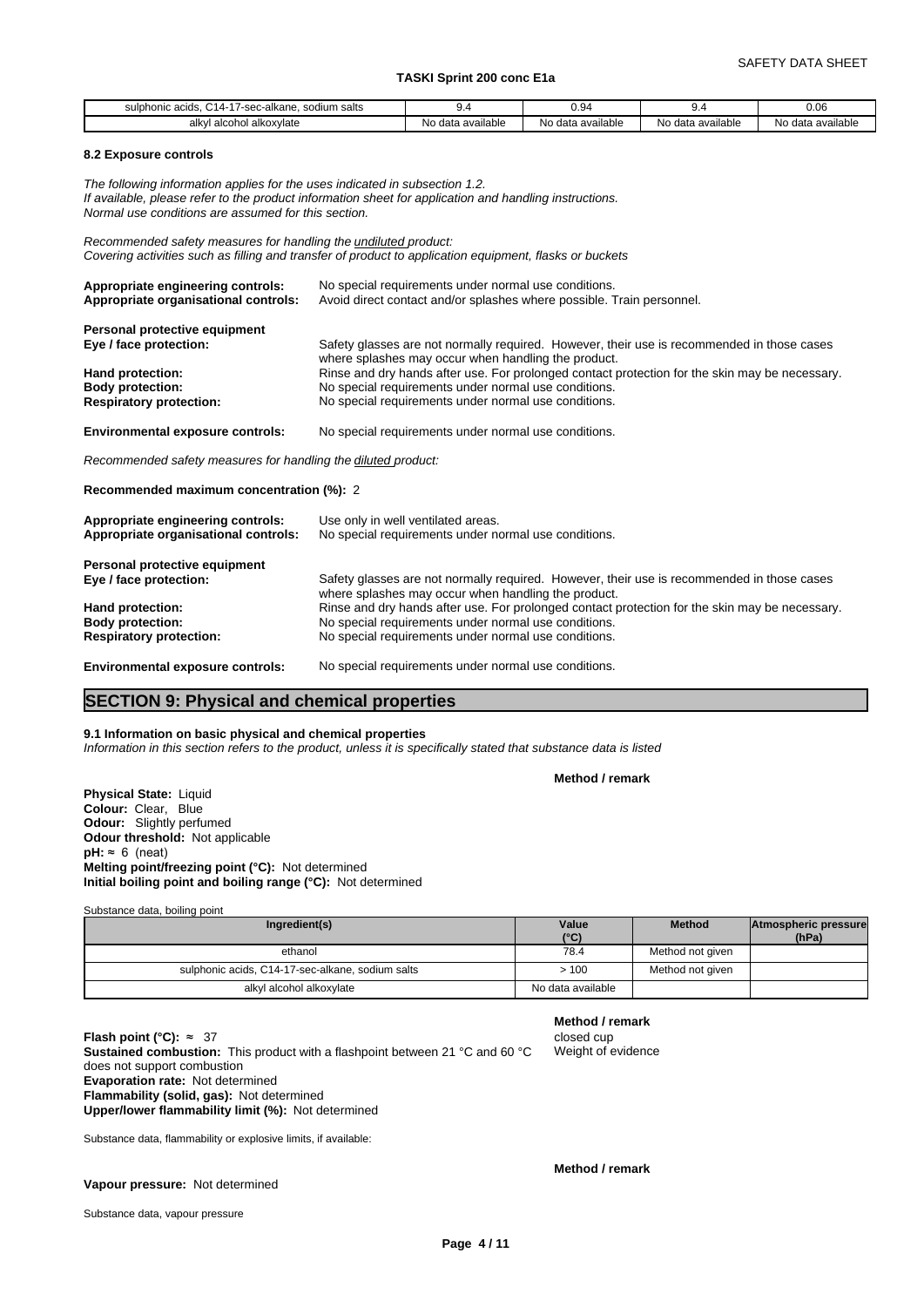### SAFETY DATA SHEET

### **TASKI Sprint 200 conc E1a**

| Ingredient(s)                                    | Value<br>(Pa)     | <b>Method</b>    | Temperature<br>(°C) |
|--------------------------------------------------|-------------------|------------------|---------------------|
| ethanol                                          | 5800              | Method not given |                     |
| sulphonic acids, C14-17-sec-alkane, sodium salts | 3000              | Method not aiven | 25                  |
| alkyl alcohol alkoxylate                         | No data available |                  |                     |

### **Method / remark**

### **Solubility in / Miscibility with Water:** Fully miscible **Vapour density:** Not determined Relative density: 0.99 g/cm<sup>3</sup> (20 °C)

Substance data, solubility in water

| Ingredient(s)                                    | Value             | <b>Method</b>    | Temperature   |
|--------------------------------------------------|-------------------|------------------|---------------|
|                                                  | (g/l)             |                  | $(^{\circ}C)$ |
| ethanol                                          | No data available |                  |               |
| sulphonic acids, C14-17-sec-alkane, sodium salts | 500               | Method not given | 25            |
| alkyl alcohol alkoxylate                         | No data available |                  |               |

Substance data, partition coefficient n-octanol/water (log Kow): see subsection 12.3

**Decomposition temperature:** Not determined **Autoignition temperature:** Not determined **Viscosity:** Not determined **Explosive properties:** Not explosive. Vapours may form explosive mixtures with air. **Oxidising properties:** Not oxidising

**9.2 Other information Surface tension (N/m):** Not determined **Corrosion to metals:** Not corrosive

Substance data, dissociation constant, if available:

## **SECTION 10: Stability and reactivity**

### **10.1 Reactivity**

No reactivity hazards known under normal storage and use conditions.

### **10.2 Chemical stability**

Stable under normal storage and use conditions.

#### **10.3 Possibility of hazardous reactions**

No hazardous reactions known under normal storage and use conditions.

### **10.4 Conditions to avoid** None known under normal storage and use conditions.

### **10.5 Incompatible materials**

None known under normal use conditions.

### **10.6 Hazardous decomposition products**

None known under normal storage and use conditions.

### **SECTION 11: Toxicological information**

#### **11.1 Information on toxicological effects**

### Mixture data:

#### **Relevant calculated ATE(s):** ATE - Oral (mg/kg): >2000

| Eye irritation and corrosivity |                         |  |
|--------------------------------|-------------------------|--|
| <b>Result:</b> Eye irritant 2  | <b>Method: Bridging</b> |  |

Substance data, where relevant and available, are listed below.

#### **Acute toxicity** Acute oral toxicity

| Ingredient(s)                                    | <b>Endpoint</b> | Value<br>(mg/kg) | <b>Species</b> | <b>Method</b>                    | <b>Exposure</b><br>time (h) |
|--------------------------------------------------|-----------------|------------------|----------------|----------------------------------|-----------------------------|
| ethanol                                          | $LD_{50}$       | 5000             | Rat            | OECD 401 (EU B.1)                |                             |
| sulphonic acids, C14-17-sec-alkane, sodium salts | $LD_{50}$       | > 2000           | Rat            | OECD 401 (EU B.1)<br>Read across |                             |
| alkyl alcohol alkoxylate                         |                 | No data          |                |                                  |                             |

**Method / remark**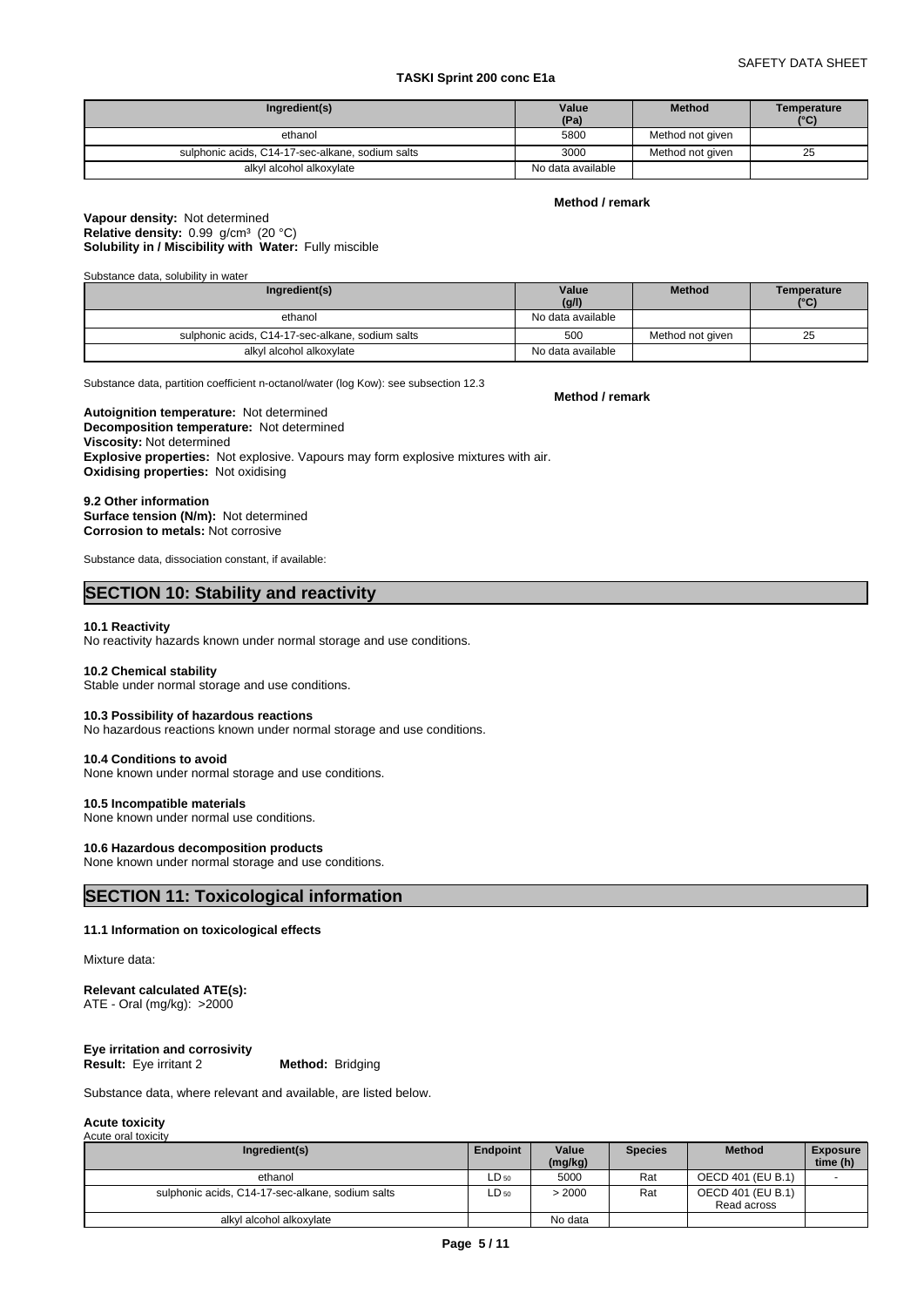|  | available |  |  |
|--|-----------|--|--|
|  |           |  |  |

| Acute dermal toxicity                            |           |                      |                |                    |                             |
|--------------------------------------------------|-----------|----------------------|----------------|--------------------|-----------------------------|
| Ingredient(s)                                    | Endpoint  | Value<br>(mg/kg)     | <b>Species</b> | <b>Method</b>      | <b>Exposure</b><br>time (h) |
| ethanol                                          | $LD_{50}$ | >10000               | Rabbit         | OECD 402 (EU B.3)  |                             |
| sulphonic acids, C14-17-sec-alkane, sodium salts | $LD_{50}$ | > 2000               | Mouse          | Weight of evidence |                             |
| alkyl alcohol alkoxylate                         |           | No data<br>available |                |                    |                             |

Acute inhalative toxicity

| Ingredient(s)                                    | Endpoint  | Value<br>(mg/l)      | <b>Species</b> | <b>Method</b>      | <b>Exposure</b><br>time (h) |
|--------------------------------------------------|-----------|----------------------|----------------|--------------------|-----------------------------|
| ethanol                                          | $LC_{50}$ | >1800                | Rat            | Non quideline test |                             |
| sulphonic acids, C14-17-sec-alkane, sodium salts |           | No data<br>available |                |                    |                             |
| alkyl alcohol alkoxylate                         |           | No data<br>available |                |                    |                             |

#### **Irritation and corrosivity** Skin irritation and corrosivity

| <u> UNITED MANUTE CHIU UUTTUURIN</u>             |                   |                |                                  |                      |  |  |  |
|--------------------------------------------------|-------------------|----------------|----------------------------------|----------------------|--|--|--|
| Ingredient(s)                                    | Result            | <b>Species</b> | <b>Method</b>                    | <b>Exposure time</b> |  |  |  |
| ethanol                                          | No data available |                |                                  |                      |  |  |  |
| sulphonic acids, C14-17-sec-alkane, sodium salts | Irritant          | Rabbit         | OECD 404 (EU B.4)<br>Read across |                      |  |  |  |
| alkyl alcohol alkoxylate                         | No data available |                |                                  |                      |  |  |  |

Eye irritation and corrosivity

| Ingredient(s)                                    | Result            | <b>Species</b> | <b>Method</b>     | <b>Exposure time</b> |
|--------------------------------------------------|-------------------|----------------|-------------------|----------------------|
| ethanol                                          | No data available |                |                   |                      |
| sulphonic acids, C14-17-sec-alkane, sodium salts | Severe damage     |                | OECD 405 (EU B.5) |                      |
| alkyl alcohol alkoxylate                         | No data available |                |                   |                      |

### Respiratory tract irritation and corrosivity

| Ingredient(s)                                    | Result            | <b>Species</b> | <b>Method</b> | <b>Exposure time</b> |
|--------------------------------------------------|-------------------|----------------|---------------|----------------------|
| ethanol                                          | No data available |                |               |                      |
| sulphonic acids, C14-17-sec-alkane, sodium salts | No data available |                |               |                      |
| alkyl alcohol alkoxylate                         | No data available |                |               |                      |

| <b>Sensitisation</b>                             |                   |                |                                                |                   |  |  |  |  |
|--------------------------------------------------|-------------------|----------------|------------------------------------------------|-------------------|--|--|--|--|
| Sensitisation by skin contact                    |                   |                |                                                |                   |  |  |  |  |
| Ingredient(s)                                    | <b>Result</b>     | <b>Species</b> | <b>Method</b>                                  | Exposure time (h) |  |  |  |  |
| ethanol                                          | No data available |                |                                                |                   |  |  |  |  |
| sulphonic acids, C14-17-sec-alkane, sodium salts | Not sensitising   | Guinea pig     | OECD 406 (EU B.6) /<br><b>GPMT Read across</b> |                   |  |  |  |  |
| alkyl alcohol alkoxylate                         | No data available |                |                                                |                   |  |  |  |  |

Sensitisation by inhalation

| Ingredient(s)                                    | Result            | <b>Species</b> | <b>Method</b> | <b>Exposure time</b> |
|--------------------------------------------------|-------------------|----------------|---------------|----------------------|
| ethanol                                          | No data available |                |               |                      |
| sulphonic acids, C14-17-sec-alkane, sodium salts | No data available |                |               |                      |
| alkyl alcohol alkoxylate                         | No data available |                |               |                      |

#### **CMR effects (carcinogenicity, mutagenicity and toxicity for reproduction)** Mutagenicity

| Ingredient(s)                                       | Result (in-vitro)                                      | <b>Method</b><br>(in-vitro) | <b>Result (in-vivo)</b>                                | <b>Method</b><br>(in-vivo) |
|-----------------------------------------------------|--------------------------------------------------------|-----------------------------|--------------------------------------------------------|----------------------------|
| ethanol                                             | No data available                                      |                             | No data available                                      |                            |
| sulphonic acids, C14-17-sec-alkane, sodium<br>salts | No evidence for mutagenicity, negative<br>test results | Method not<br>aiven         | No evidence for mutagenicity, negative<br>test results | Method not<br>aiven        |
| alkyl alcohol alkoxylate                            | No data available                                      |                             | No data available                                      |                            |

**Carcinogenicity** 

| Inaredient(s)                                    | <b>Effect</b>                                          |
|--------------------------------------------------|--------------------------------------------------------|
| ethanol                                          | No data available                                      |
| sulphonic acids, C14-17-sec-alkane, sodium salts | No evidence for carcinogenicity, negative test results |
| alkyl alcohol alkoxylate                         | No data available                                      |

### Toxicity for reproduction

| Ingredient(s)      | <b>Endpoint</b> | <b>Specific effect</b> | Value<br>$\left \frac{\text{mg}}{\text{kg}}\right $ bw/d) | <b>Species</b> | <b>Method</b> | <b>Exposure</b><br>time | <b>Remarks and other effects</b><br>reported |
|--------------------|-----------------|------------------------|-----------------------------------------------------------|----------------|---------------|-------------------------|----------------------------------------------|
| ethanol            |                 |                        | No data<br>available                                      |                |               |                         |                                              |
|                    |                 |                        |                                                           |                |               |                         |                                              |
| sulphonic acids,   |                 |                        | No data                                                   |                |               |                         | No evidence for reproductive                 |
| C14-17-sec-alkane. |                 |                        | available                                                 |                |               |                         | toxicity                                     |
|                    |                 |                        | Page 6/11                                                 |                |               |                         |                                              |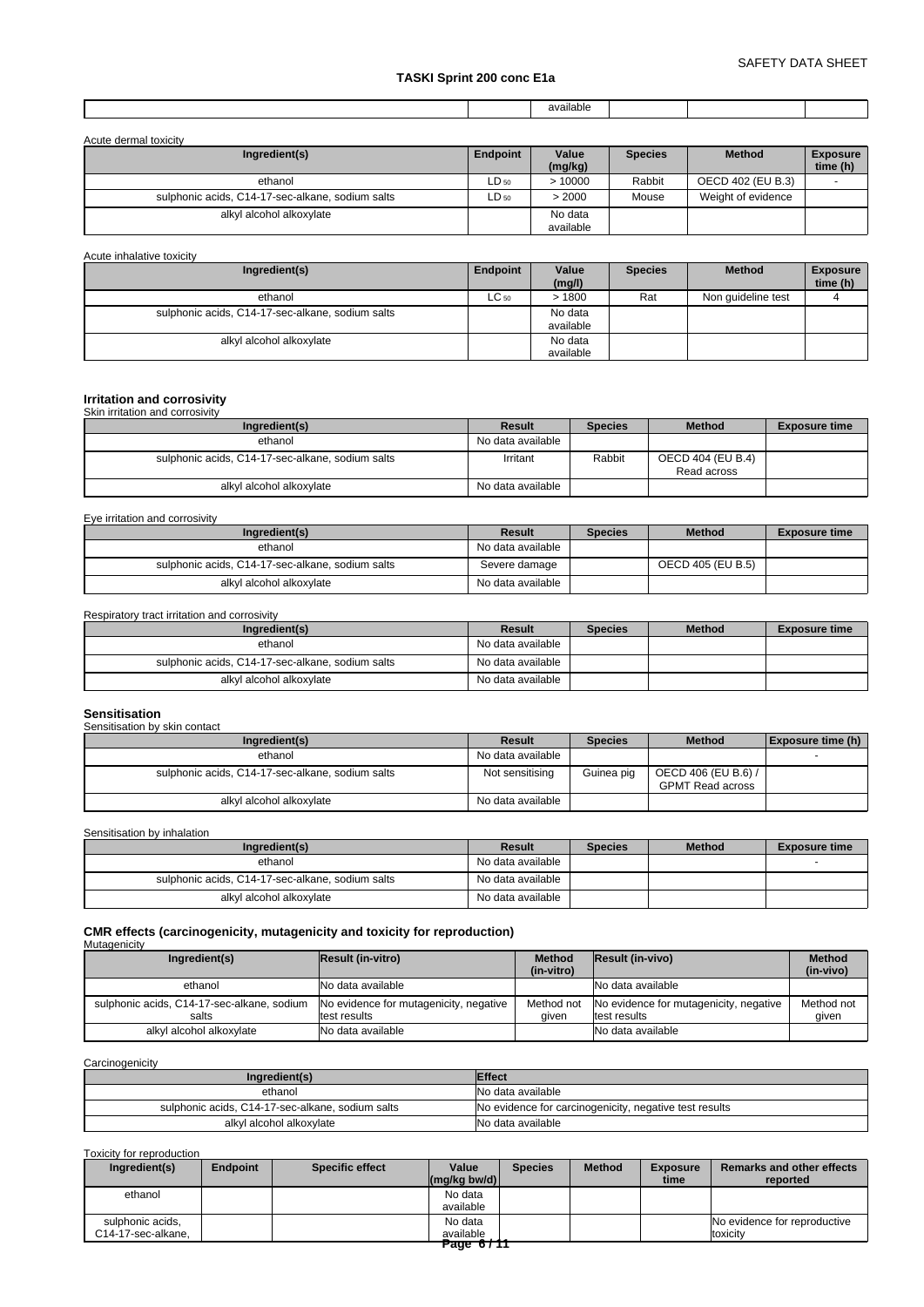| sodium salts                    |  |                      |  |  |
|---------------------------------|--|----------------------|--|--|
| alkyl<br>1 alcohol alkoxylate i |  | No data<br>available |  |  |

### **Repeated dose toxicity**

| Sub-acute or sub-chronic oral toxicity           |              |                      |                |                     |                    |                                                 |
|--------------------------------------------------|--------------|----------------------|----------------|---------------------|--------------------|-------------------------------------------------|
| Ingredient(s)                                    | Endpoint     | Value                | <b>Species</b> | <b>Method</b>       |                    | <b>Exposure   Specific effects and organs  </b> |
|                                                  |              | (mg/kg bw/d)         |                |                     | $ time$ (days) $ $ | affected                                        |
| ethanol                                          |              | No data<br>available |                |                     | <b>.</b>           |                                                 |
| sulphonic acids, C14-17-sec-alkane, sodium salts | <b>NOAEL</b> | 200                  | Rat            | Method not<br>given |                    |                                                 |
| alkyl alcohol alkoxylate                         |              | No data<br>available |                |                     |                    |                                                 |

#### Sub-chronic dermal toxicity

| Ingredient(s)                                    | Endpoint | Value        | <b>Species</b> | <b>Method</b> |             | <b>Exposure Specific effects and organs</b> |
|--------------------------------------------------|----------|--------------|----------------|---------------|-------------|---------------------------------------------|
|                                                  |          | (mg/kg bw/d) |                |               | time (days) | affected                                    |
| ethanol                                          |          | No data      |                |               |             |                                             |
|                                                  |          | available    |                |               |             |                                             |
| sulphonic acids, C14-17-sec-alkane, sodium salts |          | No data      |                |               |             |                                             |
|                                                  |          | available    |                |               |             |                                             |
| alkyl alcohol alkoxylate                         |          | No data      |                |               |             |                                             |
|                                                  |          | available    |                |               |             |                                             |

### Sub-chronic inhalation toxicity

| Ingredient(s)                                    | Endpoint | Value                | <b>Species</b> | <b>Method</b> |             | <b>Exposure Specific effects and organs</b> |  |
|--------------------------------------------------|----------|----------------------|----------------|---------------|-------------|---------------------------------------------|--|
|                                                  |          | $(mq/kg$ bw/d)       |                |               | time (days) | affected                                    |  |
| ethanol                                          |          | No data              |                |               |             |                                             |  |
|                                                  |          | available            |                |               |             |                                             |  |
| sulphonic acids, C14-17-sec-alkane, sodium salts |          | No data<br>available |                |               |             |                                             |  |
| alkyl alcohol alkoxylate                         |          | No data<br>available |                |               |             |                                             |  |

### Chronic toxicity

| Ingredient(s)                                          | <b>Exposure</b><br>route | <b>Endpoint</b> | Value<br>$\left \frac{\text{mag}}{\text{kg}}\right $ (mg/kg bw/d) | <b>Species</b> | <b>Method</b>       | <b>Exposure</b><br>time | Specific effects and<br>organs affected | Remark |
|--------------------------------------------------------|--------------------------|-----------------|-------------------------------------------------------------------|----------------|---------------------|-------------------------|-----------------------------------------|--------|
| ethanol                                                |                          |                 | No data<br>available                                              |                |                     |                         |                                         |        |
| sulphonic acids,<br>C14-17-sec-alkane,<br>sodium salts | Oral                     | <b>NOAEL</b>    | >4000                                                             | Rat            | Method not<br>given |                         |                                         |        |
| alkyl alcohol alkoxylate                               |                          |                 | No data<br>available                                              |                |                     |                         |                                         |        |

### STOT-single exposure

| Ingredient(s)                                    | Affected organ(s) |
|--------------------------------------------------|-------------------|
| ethanol                                          | No data available |
| sulphonic acids, C14-17-sec-alkane, sodium salts | No data available |
| alkyl alcohol alkoxylate                         | No data available |

### STOT-repeated exposure

| Ingredient(s)                                    | Affected organ(s) |
|--------------------------------------------------|-------------------|
| ethanol                                          | No data available |
| sulphonic acids, C14-17-sec-alkane, sodium salts | No data available |
| alkyl alcohol alkoxylate                         | No data available |

### **Aspiration hazard**

Substances with an aspiration hazard (H304), if any, are listed in section 3. If relevant, see section 9 for dynamic viscosity and relative density of the product.

### **Potential adverse health effects and symptoms**

Effects and symptoms related to the product, if any, are listed in subsection 4.2.

### **SECTION 12: Ecological information**

#### **12.1 Toxicity**

No data is available on the mixture.

Substance data, where relevant and available, are listed below

# **Aquatic short-term toxicity** Aquatic short-term toxicity - fish

| AUGUL SHOLFIEHH WAIGHY - IISH                    |                 |                 |                      |                  |                             |
|--------------------------------------------------|-----------------|-----------------|----------------------|------------------|-----------------------------|
| Ingredient(s)                                    | <b>Endpoint</b> | Value<br>(mg/l) | <b>Species</b>       | <b>Method</b>    | <b>Exposure</b><br>time (h) |
| ethanol                                          | $LC_{50}$       | 8150            | Alburnus<br>alburnus | Method not given | 96                          |
| sulphonic acids, C14-17-sec-alkane, sodium salts | $LC_{50}$       | $-10$           | Brachvdanio          | OECD 203         | 96                          |
|                                                  |                 |                 |                      |                  |                             |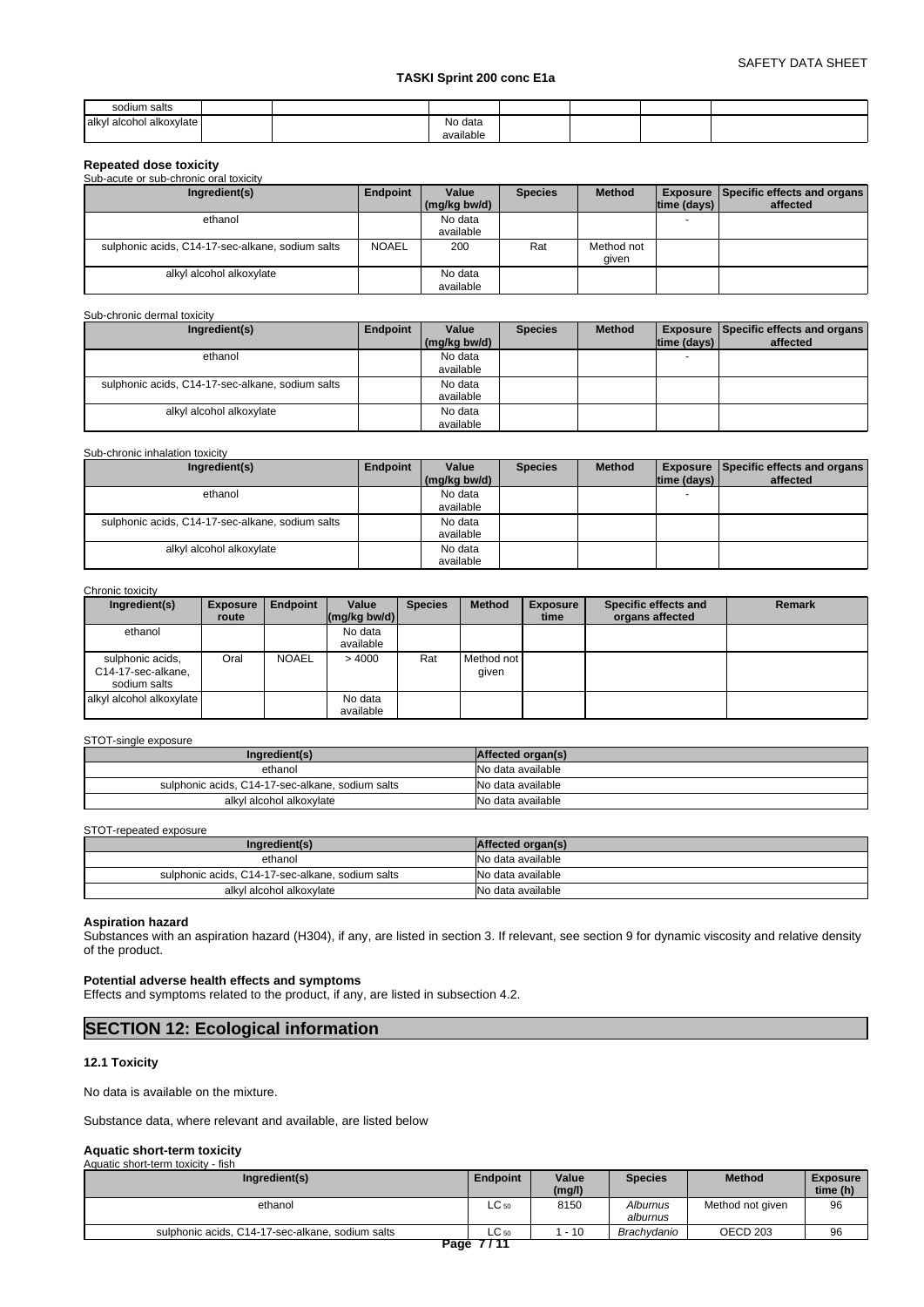|                                         |                      | rerio |  |
|-----------------------------------------|----------------------|-------|--|
| I alcohol alkoxylate<br>alkvl<br>$\sim$ | No data<br>available |       |  |

| Ingredient(s)                                    | Endpoint | Value<br>(mg/l)      | <b>Species</b>          | <b>Method</b>    | <b>Exposure</b><br>time (h) |
|--------------------------------------------------|----------|----------------------|-------------------------|------------------|-----------------------------|
| ethanol                                          | EC 50    | 9268 - 14221         | Daphnia<br>magna Straus | Method not given | 48                          |
| sulphonic acids, C14-17-sec-alkane, sodium salts | EC 50    | 9.81                 | Daphnia<br>magna Straus | OECD 202         | 48                          |
| alkyl alcohol alkoxylate                         |          | No data<br>available |                         |                  |                             |

#### Aquatic short-term toxicity - algae

| Ingredient(s)                                    | Endpoint        | Value                | <b>Species</b>                         | <b>Method</b>    | <b>Exposure</b> |
|--------------------------------------------------|-----------------|----------------------|----------------------------------------|------------------|-----------------|
|                                                  |                 | (mg/l)               |                                        |                  | time (h)        |
| ethanol                                          | EC <sub>o</sub> | 5000                 | Scenedesmus<br>auadricauda             | Method not given | 168             |
| sulphonic acids, C14-17-sec-alkane, sodium salts | EC 50           | > 61                 | Pseudokirchner<br>iella<br>subcapitata | OECD 201         | 72              |
| alkyl alcohol alkoxylate                         |                 | No data<br>available |                                        |                  |                 |

### Aquatic short-term toxicity - marine species

| Ingredient(s)                                    | Endpoint | Value<br>(mg/l) | <b>Species</b> | <b>Method</b> | <b>Exposure</b><br>time (days) |
|--------------------------------------------------|----------|-----------------|----------------|---------------|--------------------------------|
| ethanol                                          |          | No data         |                |               | -                              |
|                                                  |          | available       |                |               |                                |
| sulphonic acids, C14-17-sec-alkane, sodium salts |          | No data         |                |               |                                |
|                                                  |          | available       |                |               |                                |
| alkyl alcohol alkoxylate                         |          | No data         |                |               |                                |
|                                                  |          | available       |                |               |                                |

### Impact on sewage plants - toxicity to bacteria

| Ingredient(s)                                    | Endpoint        | Value<br>(mg/l)      | <b>Inoculum</b>       | <b>Method</b>      | <b>Exposure</b><br>time |
|--------------------------------------------------|-----------------|----------------------|-----------------------|--------------------|-------------------------|
| ethanol                                          | EC <sub>o</sub> | 6500                 | Pseudomonas<br>putida | Method not given   | 16 hour(s)              |
| sulphonic acids, C14-17-sec-alkane, sodium salts | <b>NOEC</b>     | 600                  | Pseudomonas<br>putida | DIN 38412 / Part 8 | 16 hour(s)              |
| alkyl alcohol alkoxylate                         |                 | No data<br>available |                       |                    |                         |

# **Aquatic long-term toxicity** Aquatic long-term toxicity - fish

| Aquatic long-term toxicity - iisn                |          |           |                |               |                 |                         |
|--------------------------------------------------|----------|-----------|----------------|---------------|-----------------|-------------------------|
| Ingredient(s)                                    | Endpoint | Value     | <b>Species</b> | <b>Method</b> | <b>Exposure</b> | <b>Effects observed</b> |
|                                                  |          | (mg/l)    |                |               | time            |                         |
| ethanol                                          |          | No data   |                |               |                 |                         |
|                                                  |          | available |                |               |                 |                         |
| sulphonic acids, C14-17-sec-alkane, sodium salts |          | No data   |                |               |                 |                         |
|                                                  |          | available |                |               |                 |                         |
| alkyl alcohol alkoxylate                         |          | No data   |                |               |                 |                         |
|                                                  |          | available |                |               |                 |                         |

### Aquatic long-term toxicity - crustacea

| Ingredient(s)                                    | Endpoint | Value     | <b>Species</b> | <b>Method</b> | <b>Exposure</b> | <b>Effects observed</b> |
|--------------------------------------------------|----------|-----------|----------------|---------------|-----------------|-------------------------|
|                                                  |          | (mg/l)    |                |               | time            |                         |
| ethanol                                          |          | No data   |                |               |                 |                         |
|                                                  |          | available |                |               |                 |                         |
| sulphonic acids, C14-17-sec-alkane, sodium salts |          | No data   |                |               |                 |                         |
|                                                  |          | available |                |               |                 |                         |
| alkyl alcohol alkoxylate                         |          | No data   |                |               |                 |                         |
|                                                  |          | available |                |               |                 |                         |

### Aquatic toxicity to other aquatic benthic organisms, including sediment-dwelling organisms, if available:

| Ingredient(s)                                    | Endpoint | Value<br>(mg/kg dw<br>sediment) | <b>Species</b> | <b>Method</b> | <b>Exposure</b><br>$ time$ (days) $ $ | <b>Effects observed</b> |
|--------------------------------------------------|----------|---------------------------------|----------------|---------------|---------------------------------------|-------------------------|
| ethanol                                          |          | No data<br>available            |                |               |                                       |                         |
| sulphonic acids, C14-17-sec-alkane, sodium salts |          | No data<br>available            |                |               | $\overline{\phantom{0}}$              |                         |
| alkyl alcohol alkoxylate                         |          | No data<br>available            |                |               |                                       |                         |

### **Terrestrial toxicity**

Terrestrial toxicity - soil invertebrates, including earthworms, if available:

| Ingredient(s) | Endpoint | Value<br>(mg/kg dw<br>soil) | <b>Species</b> | <b>Method</b> | <b>Exposure</b><br> time (days) | <b>Effects observed</b> |
|---------------|----------|-----------------------------|----------------|---------------|---------------------------------|-------------------------|
| ethanol       |          | No data<br><b>Dogo</b> 0/11 |                |               |                                 |                         |
|               |          | <del>age or m</del>         |                |               |                                 |                         |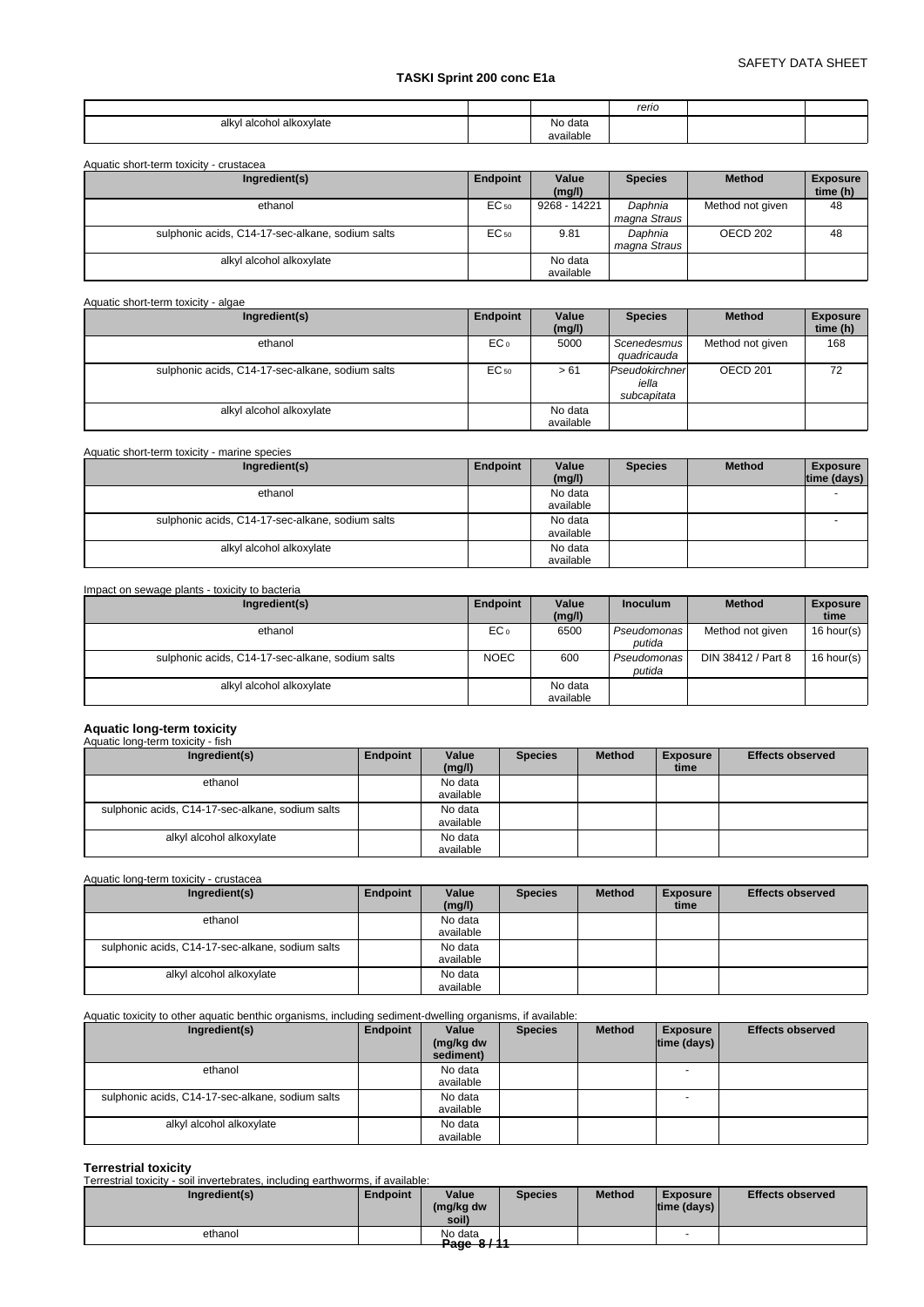|                                                                             |             | .<br>available |                |                                                |                       |  |
|-----------------------------------------------------------------------------|-------------|----------------|----------------|------------------------------------------------|-----------------------|--|
| $\sim$<br>⌒⊿<br>sodium salts<br>sulphonic acids.<br>7-sec-alkane.<br>14- آب | <b>NOEC</b> | 470            | Eisenia fetida | $\bigcap_{n=1}^{\infty}$<br>- UU<br>$\epsilon$ | $-2$<br>$\sim$<br>ັບບ |  |

Terrestrial toxicity - plants, if available:

| Ingredient(s)                                    | Endpoint | Value<br>(mg/kg dw<br>soil) | <b>Species</b> | <b>Method</b> | <b>Exposure</b><br>$ time$ (days) $ $ | <b>Effects observed</b> |
|--------------------------------------------------|----------|-----------------------------|----------------|---------------|---------------------------------------|-------------------------|
| ethanol                                          |          | No data<br>available        |                |               | $\overline{\phantom{a}}$              |                         |
| sulphonic acids, C14-17-sec-alkane, sodium salts |          | No data                     |                |               |                                       |                         |
|                                                  |          | available                   |                |               |                                       |                         |

#### Terrestrial toxicity - birds, if available:

| Ingredient(s)                                    | Endpoint | Value     | <b>Species</b> | <b>Method</b> | <b>Exposure</b> | <b>Effects observed</b> |
|--------------------------------------------------|----------|-----------|----------------|---------------|-----------------|-------------------------|
|                                                  |          |           |                |               | Itime (davs) I  |                         |
| ethanol                                          |          | No data   |                |               |                 |                         |
|                                                  |          | available |                |               |                 |                         |
| sulphonic acids, C14-17-sec-alkane, sodium salts |          | No data   |                |               |                 |                         |
|                                                  |          | available |                |               |                 |                         |

#### Terrestrial toxicity - beneficial insects, if available:

| Ingredient(s)                                    | Endpoint | Value<br>(mg/kg dw<br>soil) | <b>Species</b> | <b>Method</b> | <b>Exposure</b><br>$ time$ (days) $ $ | <b>Effects observed</b> |
|--------------------------------------------------|----------|-----------------------------|----------------|---------------|---------------------------------------|-------------------------|
| ethanol                                          |          | No data                     |                |               |                                       |                         |
|                                                  |          | available                   |                |               |                                       |                         |
| sulphonic acids, C14-17-sec-alkane, sodium salts |          | No data                     |                |               | $\overline{\phantom{a}}$              |                         |
|                                                  |          | available                   |                |               |                                       |                         |

### Terrestrial toxicity - soil bacteria, if available:

| Ingredient(s)                                    | Endpoint | Value              | <b>Species</b> | <b>Method</b> | <b>Exposure</b> | <b>Effects observed</b> |
|--------------------------------------------------|----------|--------------------|----------------|---------------|-----------------|-------------------------|
|                                                  |          | (mg/kg dw<br>soil) |                |               | time (days)     |                         |
|                                                  |          |                    |                |               |                 |                         |
| ethanol                                          |          | No data            |                |               |                 |                         |
|                                                  |          | available          |                |               |                 |                         |
| sulphonic acids, C14-17-sec-alkane, sodium salts |          | No data            |                |               |                 |                         |
|                                                  |          | available          |                |               |                 |                         |

### **12.2 Persistence and degradability**

**Abiotic degradation** Abiotic degradation - photodegradation in air, if available:

Abiotic degradation - hydrolysis, if available:

Abiotic degradation - other processes, if available:

| <b>Biodegradation</b>                            |                 |            |                                      |               |                       |
|--------------------------------------------------|-----------------|------------|--------------------------------------|---------------|-----------------------|
| Ready biodegradability - aerobic conditions      |                 |            |                                      |               |                       |
| Ingredient(s)                                    | <b>Inoculum</b> | Analytical | DT 50                                | <b>Method</b> | <b>Evaluation</b>     |
|                                                  |                 | method     |                                      |               |                       |
| ethanol                                          |                 |            |                                      |               | No data available     |
| sulphonic acids, C14-17-sec-alkane, sodium salts |                 |            | Oxygen depletion   78 % in 28 day(s) | OECD 301B     | Readily biodegradable |
| alkyl alcohol alkoxylate                         |                 |            |                                      |               | No data available     |

Ready biodegradability - anaerobic and marine conditions, if available:

Degradation in relevant environmental compartments, if available:

The surfactant(s) contained in this preparation complies(comply) with the biodegradability criteria as laid down in Regulation (EC) No. 648/2004 on detergents. Data to support this assertion are held at the disposal of the competent authorities of the Member States and will be made available to them, at their direct request or at the request of a detergent manufacturer.

# **12.3 Bioaccumulative potential**<br>Partition coefficient n-octanol/water (log Kow)

| Ingredient(s)                                       | Value             | <b>Method</b> | <b>Evaluation</b>           | Remark |
|-----------------------------------------------------|-------------------|---------------|-----------------------------|--------|
| ethanol                                             | No data available |               |                             |        |
| sulphonic acids, C14-17-sec-alkane,<br>sodium salts | No data available |               | No bioaccumulation expected |        |
| alkyl alcohol alkoxylate                            | No data available |               |                             |        |

Bioconcentration factor (BCF)

| Ingredient(s)                                          | Value             | <b>Species</b> | <b>Method</b> | <b>Evaluation</b> | Remark |
|--------------------------------------------------------|-------------------|----------------|---------------|-------------------|--------|
| ethanol                                                | No data available |                |               |                   |        |
| sulphonic acids,<br>C14-17-sec-alkane,<br>sodium salts | No data available |                |               |                   |        |
| alkyl alcohol alkoxylate   No data available           |                   |                |               |                   |        |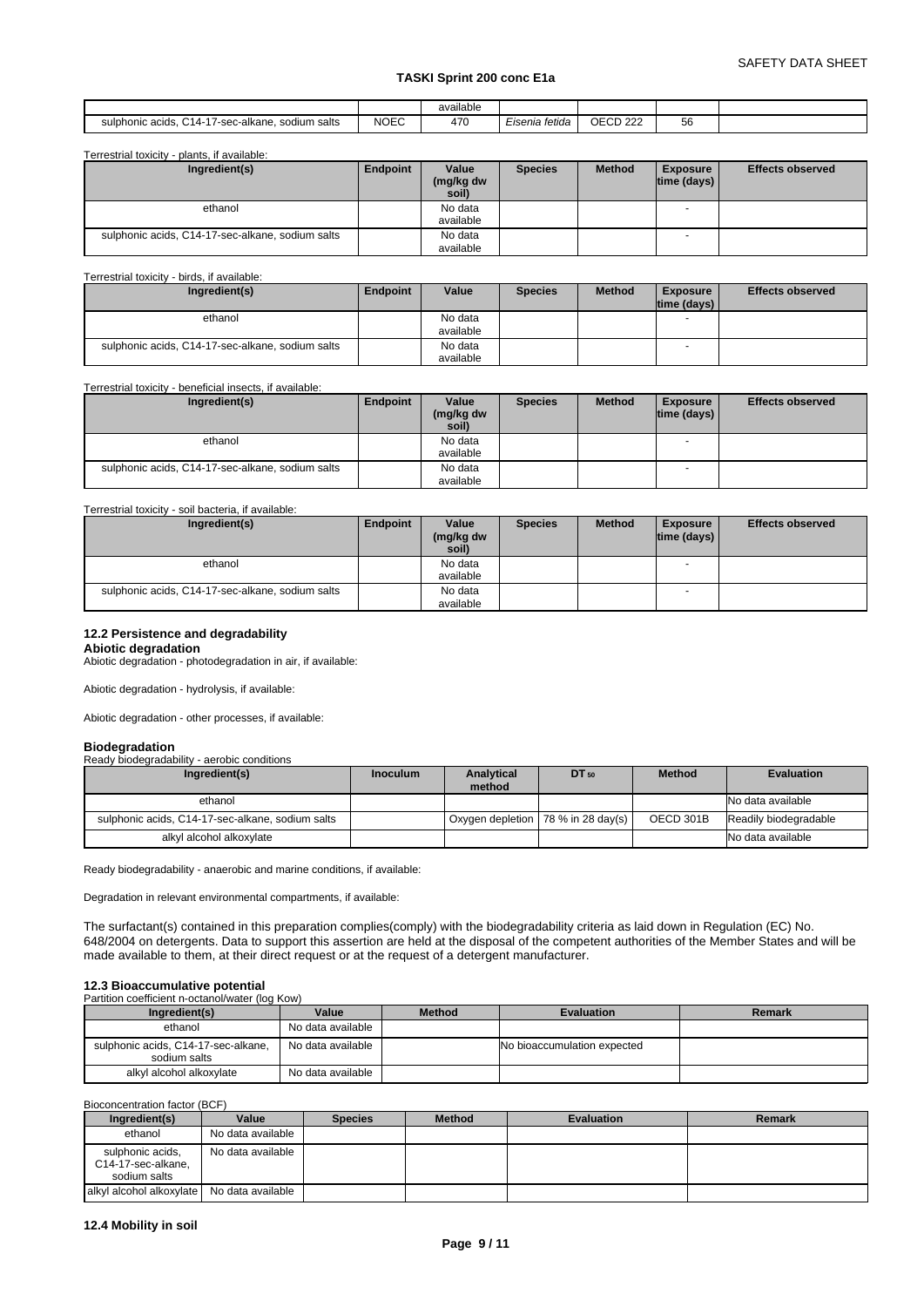#### Adsorption/Desorption to soil or sediment

| Ingredient(s)                                    | Adsorption<br>coefficient<br>Log Koc | <b>Desorption</b><br>coefficient<br>Log Koc(des) | <b>Method</b> | Soil/sediment<br>type | <b>Evaluation</b> |
|--------------------------------------------------|--------------------------------------|--------------------------------------------------|---------------|-----------------------|-------------------|
| ethanol                                          | l No data available I                |                                                  |               |                       |                   |
| sulphonic acids, C14-17-sec-alkane, sodium salts | No data available                    |                                                  |               |                       |                   |
| alkyl alcohol alkoxylate                         | No data available                    |                                                  |               |                       |                   |

### **12.5 Results of PBT and vPvB assessment**

Substances that fulfill the criteria for PBT/vPvB, if any, are listed in section 3.

#### **12.6 Other adverse effects**

No other adverse effects known.

### **SECTION 13: Disposal considerations**

| 13.1 Waste treatment methods                                                  | The concentrated contents or contaminated packaging should be disposed of by a certified handler  |
|-------------------------------------------------------------------------------|---------------------------------------------------------------------------------------------------|
| Waste from residues / unused                                                  | or according to the site permit. Release of waste to sewers is discouraged. The cleaned packaging |
| products:                                                                     | material is suitable for energy recovery or recycling in line with local legislation.             |
| <b>European Waste Cataloque:</b>                                              | 20 01 29 <sup>*</sup> - detergents containing dangerous substances.                               |
| <b>Empty packaging</b><br><b>Recommendation:</b><br>Suitable cleaning agents: | Dispose of observing national or local regulations.<br>Water, if necessary with cleaning agent.   |

### **SECTION 14: Transport information**

### **ADR, RID, ADN, IMO/IMDG, ICAO/IATA**

#### **14.1 UN number:** Non-dangerous goods

- **14.2 UN proper shipping name:** Non-dangerous goods
- **14.3 Transport hazard class(es):** Non-dangerous goods **Class:** -
- **14.4 Packing group:** Non-dangerous goods

**14.5 Environmental hazards:** Non-dangerous goods

**14.6 Special precautions for user:** Non-dangerous goods

**14.7 Transport in bulk according to Annex II of MARPOL 73/78 and the IBC Code:** The product is not transported in bulk tankers.

### **SECTION 15: Regulatory information**

### **15.1 Safety, health and environmental regulations/legislation specific for the substance or mixture**

**Authorisations or restrictions (Regulation (EC) No 1907/2006, Title VII respectively Title VIII):** Not applicable.

#### **Ingredients according to EC Detergents Regulation 648/2004**

anionic surfactants, non-ionic surfactants < 5% perfumes, Linalool, Amyl Cinnamal, Butylphenyl Methylpropional

#### **15.2 Chemical safety assessment**

A chemical safety assessment has not been carried out on the mixture

### **SECTION 16: Other information**

*The information in this document is based on our best present knowledge. However, it does not constitute a guarantee for any specific product features and does not establish a legally binding contract*

#### **MSDS code:** MSDS4947

**Version:** 06.1 **Revision:** 2015-02-22

### **Reason for revision:**

Overall design adjusted in accordance with Amendment 453/2010, Annex II of Regulation (EC) No 1907/2006, This data sheet contains changes from the previous version in section(s):, 3, 8, 13, Name change

#### **Classification procedure**

The classification of the mixture is in general based on calculation methods using substance data, as required by Regulation (EC) No 1272/2008. If for certain classifications data on the mixture is available or for example bridging principles or weight of evidence can be used for classification, this will be indicated in the relevant sections of the Safety Data Sheet. See section 9 for physical chemical properties, section 11 for toxicological information and section 12 for ecological information.

### **Full text of the R, H and EUH phrases mentioned in section 3:**

• H225 - Highly flammable liquid and vapour.

• H302 - Harmful if swallowed

• H315 - Causes skin irritation.

• H318 - Causes serious eye damage.